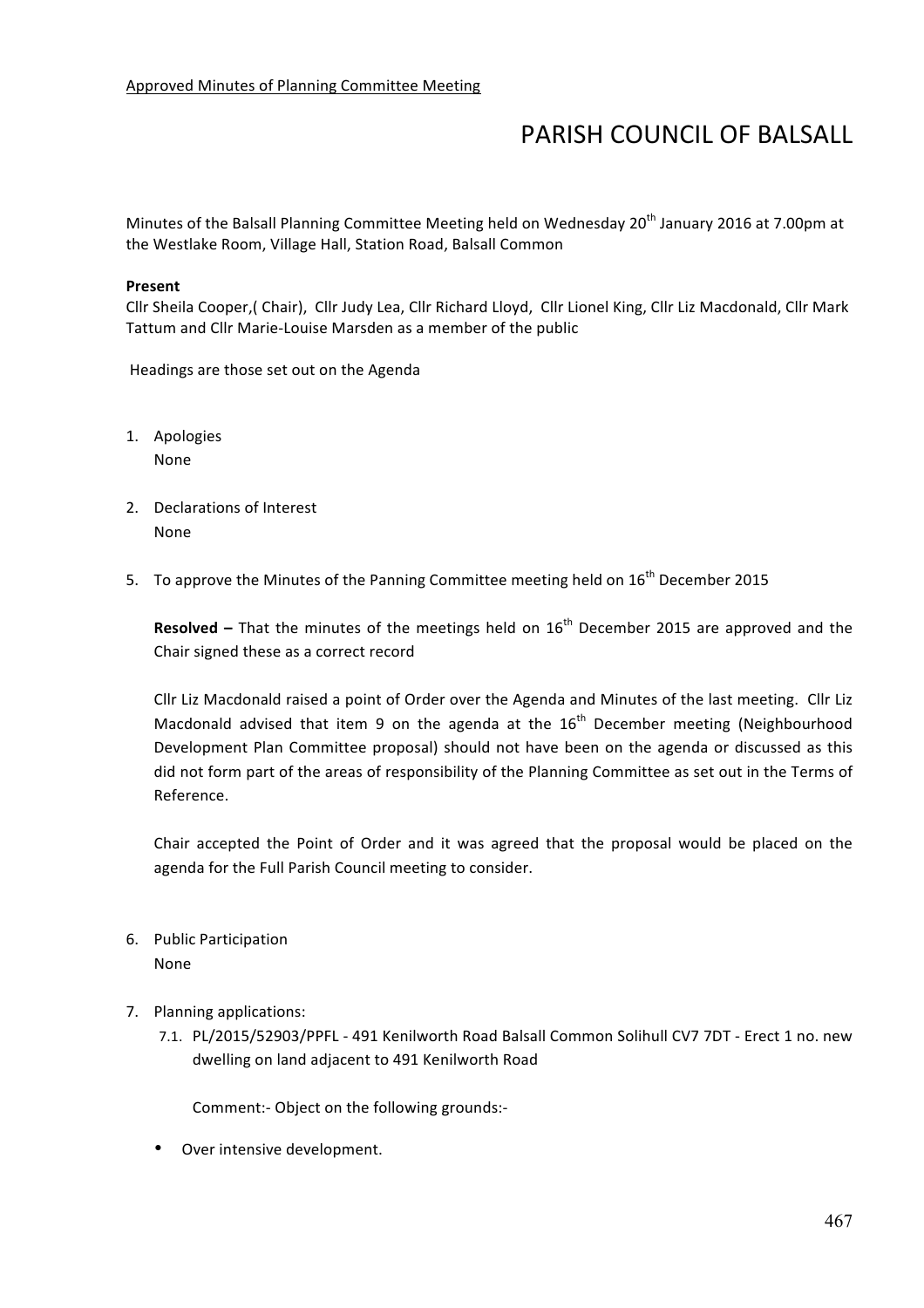- There is insufficient/inadequate parking and a lack of rear open space. Currently the two cottages recently developed use the space in front of the garages for parking. In the planning application for the two cottages, this area was proposed for parking. There is concern over whether adequate parking is available given the busy road that it fronts. The parking for the existing properties would be lost and further issues created due to lack of parking for the new proposed dwelling
- The development of a further property will impact negatively on neighbouring properties and the street scene. There is also a lack of open space to the front or rear of the property which is contrary to Planning policy
- The land to be developed is primarily garden land. The NPPF recognises that such land is not to be treated as brownfield and is categorised as Green Belt. The developer has not shown exceptional circumstances to overcome this policy
- Local Plan Policy P14 advises inter alia that the Council will seek to protect and enhance the amenity of existing and potential occupiers of houses, businesses and other uses in considering proposals for new development, and will permit development only if it respects the amenity of existing and proposed occupiers and would be a good neighbour.
- Harmful to existing character and urban grain of the area
- The Parish Council has concerns over whether The Parish Council has concerns over the drainage and the area is subject to frequent flooding
- 7.2. PL/2015/52890/MINFHO 536 Kenilworth Road Balsall Common Solihull CV7 7DQ Proposed new detached double garage.

Comment: No comment

7.3. PL/2015/52936/TPO - 47 Ashley Way Balsall Common Solihull CV7 7UP - Balance 1 No. oak tree by reducing the canopy on the side of 47 Ashley Way by 25%, that is estimated to reduce the overall canopy by 15%.

Comment: Refer to Tree officer for inspection and comment

7.4. PL/2015/52827/PPFL - Cemetery Temple Lane Temple Balsall Solihull - Change of use from agriculture to a green burial cemetery including access, car park, landscaping and associated works.

Comment: Object on the following grounds:-

- Inappropriate Development of the Green Belt. We do not consider that exceptional circumstances have been established to develop in the Green Belt. Harm to the character and openness of the area
- The Parish Council Cemetery is situated opposite this proposed development. We question whether there is a need for Green burials as the Parish Council can offer this service but to date no request has been made. There is sufficient capacity to meet the needs in the existing Cemetery that is available to residents and non-residents and all faiths
- Concern over flood risk to neighbouring properties and Cemetery. This is a high flood risk area with the location of the site and proximity to open water
- Contrary to Policy P17 as this would result in the loss of versatile agricultural ground and provide a Cemetery that a need has not been demonstrated for.